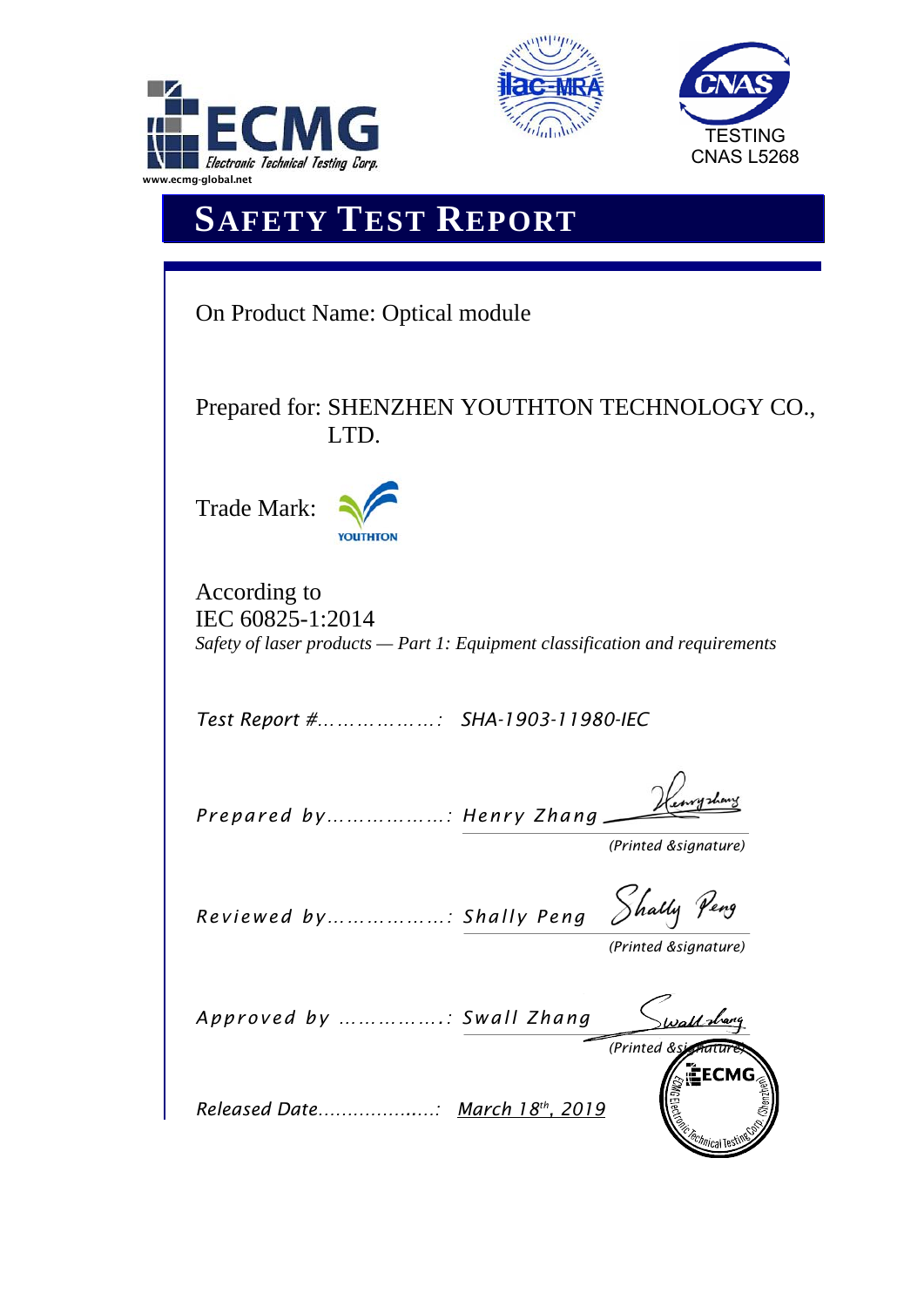# *Table of Contents*

| COPY OF THE MARKING PLATE AND WARNING LABELS: _________________________________ 5 |  |
|-----------------------------------------------------------------------------------|--|
|                                                                                   |  |
| DETERMINATION OF THE ACCESSIBLE EMISSION LEVEL AND PRODUCT CLASSIFICATION _ 6     |  |
|                                                                                   |  |
|                                                                                   |  |
|                                                                                   |  |
| ADDITIONAL REQUIREMENTS FOR SPECIFIC LASER PRODUCTS _______________________ 11    |  |
| EQUIPMENT MANUFACTURE INFORMATION (DATA SHEET) ABOUT THE CONTAINING LASER         |  |
|                                                                                   |  |
|                                                                                   |  |
|                                                                                   |  |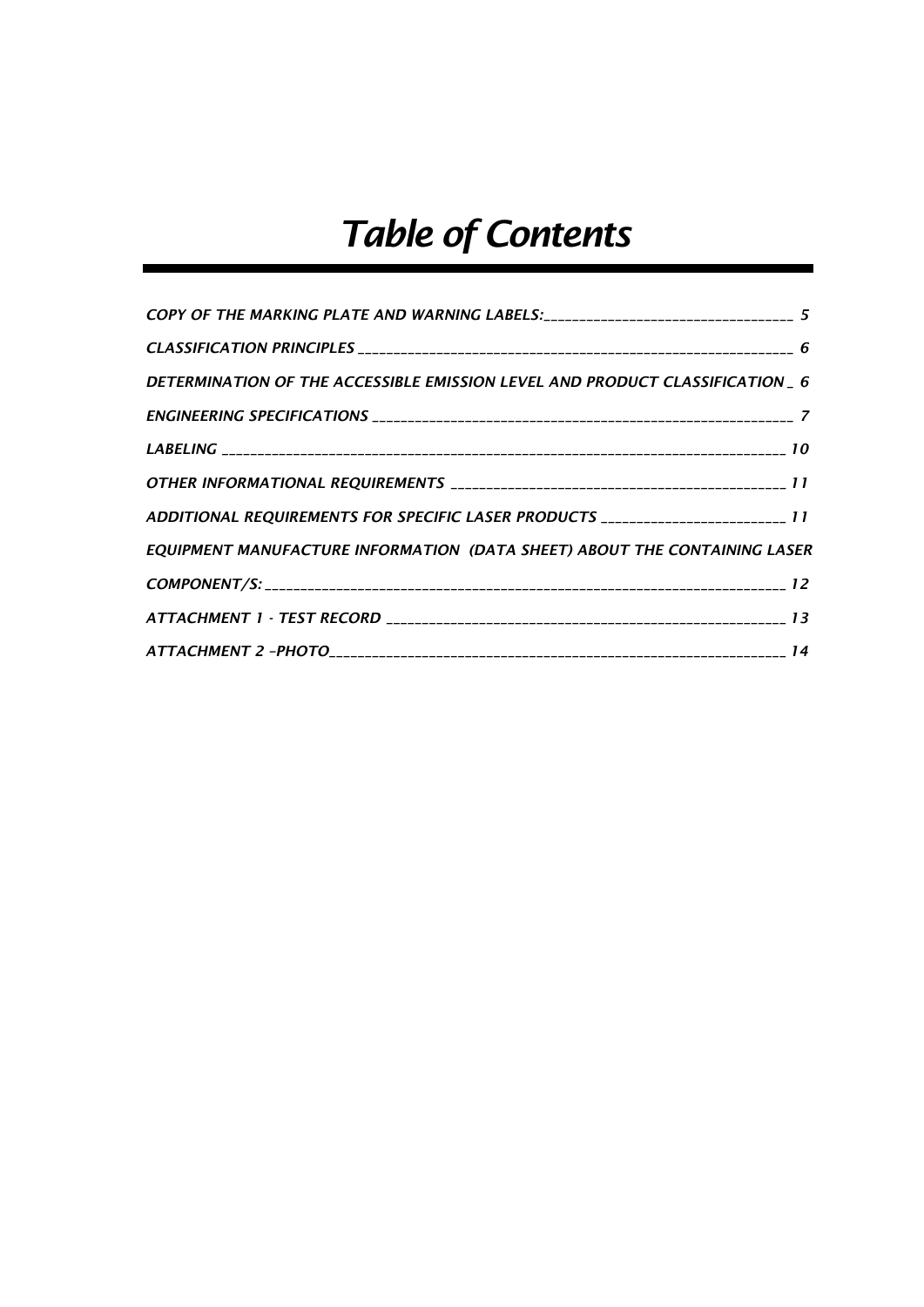## *Disclaimer Notice*

*When government drawing, specification, or other data are used for any purpose other than in connection with a definitely related government procurement operation, China Government thereby incurs no responsibility nor any obligation whatsoever; and the fact that the Government may have formulated, furnished, or in any way supplied the said drawing, specifications, or other data, is not to be regarded by implication or otherwise in any manner licensing the holder or any other person or corporation, or conveying any rights or permission to manufacture, use, or sell patented invention that may in any way be related thereto. This report must not be used to claim product endorsement by CNAS or any agency of the China.* 

## *Reproduction Clause*

*Any reproduction of this document must be done in full. No single part of this document may be reproduced without permission from ECMG Electronic Technical Testing Corp.(Shenzhen).* 

## *Opinions and Interpretations*

*This test report relates to the above mentioned equipment under test (EUT). Without the permission of ECMG Electronic Technical Testing Corp.(Shenzhen) this test report is not permitted to be duplicated in extracts. This test report does not entitle to carry any test mark on this or similar products. The manufacturer has sole responsibility of continued compliance of the device.* 

## *Statement of Measurement Uncertainty*

*The data and results referenced in the document are true and accurate. The reader is cautioned that there may be errors within the calibration*  limits of the equipment and facilities that can account for a nominal *measurement error. Furthermore, component and process variability of devices similar to that tested may result in additional deviation.*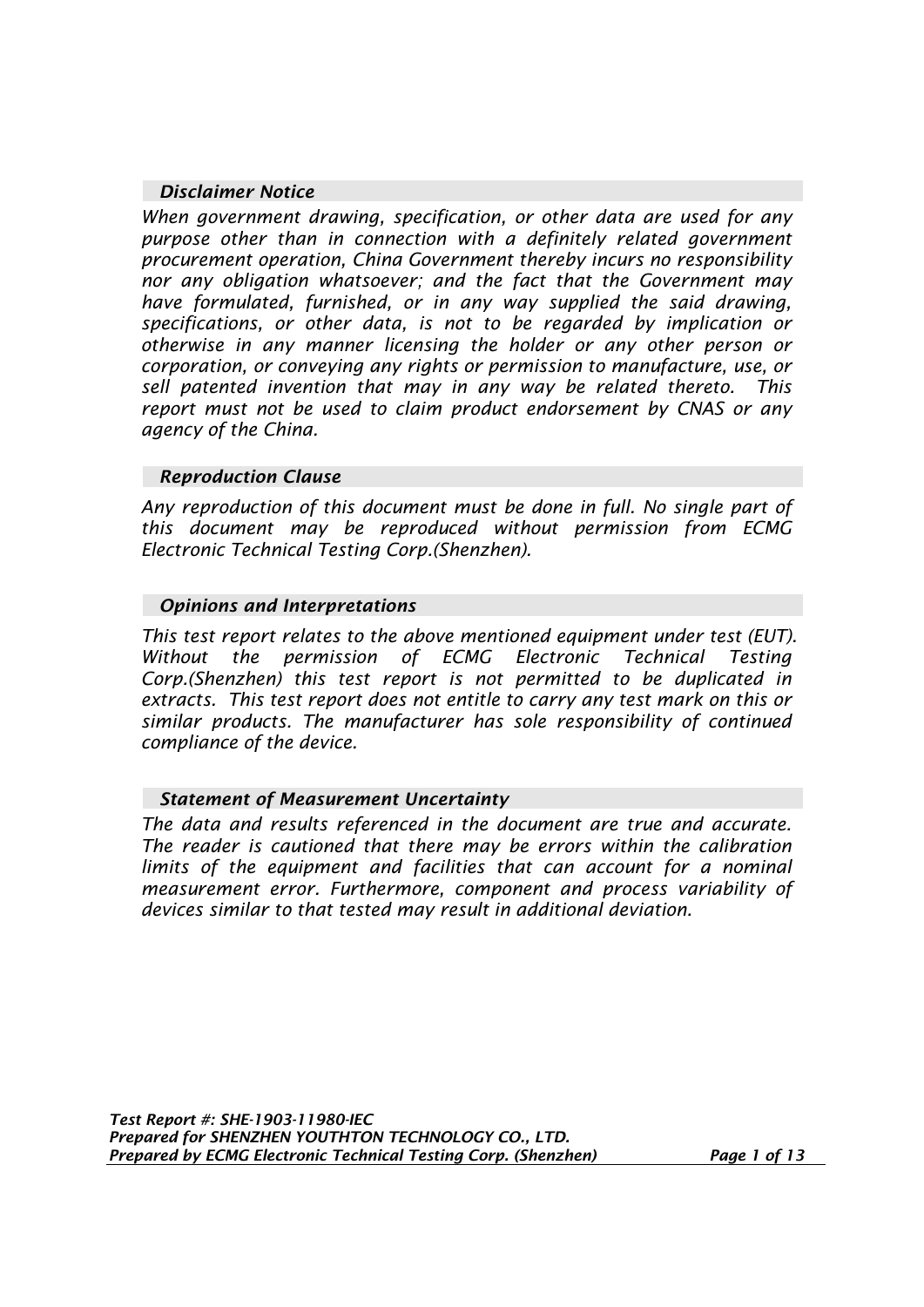## **TEST REPORT**

## **IEC 60825-1**

#### **Safety of laser products**

## **Part 1: Equipment classification and requirements**

| <b>Administrative Data</b>                |                                                                                                                               |
|-------------------------------------------|-------------------------------------------------------------------------------------------------------------------------------|
| Report Reference No. : SHE-1903-11981-LVD |                                                                                                                               |
| Testing Laboratory:                       | <b>ECMG Electronic Technical Testing Corp. (Shenzhen)</b>                                                                     |
|                                           | Room 305-306, 3F, Building A, No. 30 Hangkong Road (East), Sanwei<br>Village, xi'xiang Town, Bao'an District, Shenzhen, China |
| Testing location/procedure:               | <b>ECMG Electronic Technical Testing Corp. (Shenzhen)</b>                                                                     |
|                                           | Room 305-306,3F, Building A, No.30 Hangkong Road(East), Sanwei<br>Village, xi'xiang Town, Bao'an District, Shenzhen, China    |
| Applicant's name                          | SHENZHEN YOUTHTON TECHNOLOGY CO., LTD.                                                                                        |
|                                           | F4, JINMA BUILDING, JINMA INDUSTRIAL PARK, SHIHUAN<br>ROAD NO.4, SHIYAN STREET, BAOAN DISTRICT, SHENZHEN,<br><b>CHINA</b>     |
| Test Specification                        |                                                                                                                               |
|                                           | IEC 60825-1:2014                                                                                                              |
|                                           | IFC                                                                                                                           |
| Non-standard test method                  | N/A                                                                                                                           |
| <b>Test item description</b>              | Optical module                                                                                                                |
| Trademark                                 | <b>YOUTHTO!</b>                                                                                                               |
| Model and/or type reference               | Yxxxx-xxxxxx                                                                                                                  |
| Main model tested:                        | YSP12-B5310                                                                                                                   |
| Rating(s)                                 | Vcc: 3.3V, Icc: 300mA                                                                                                         |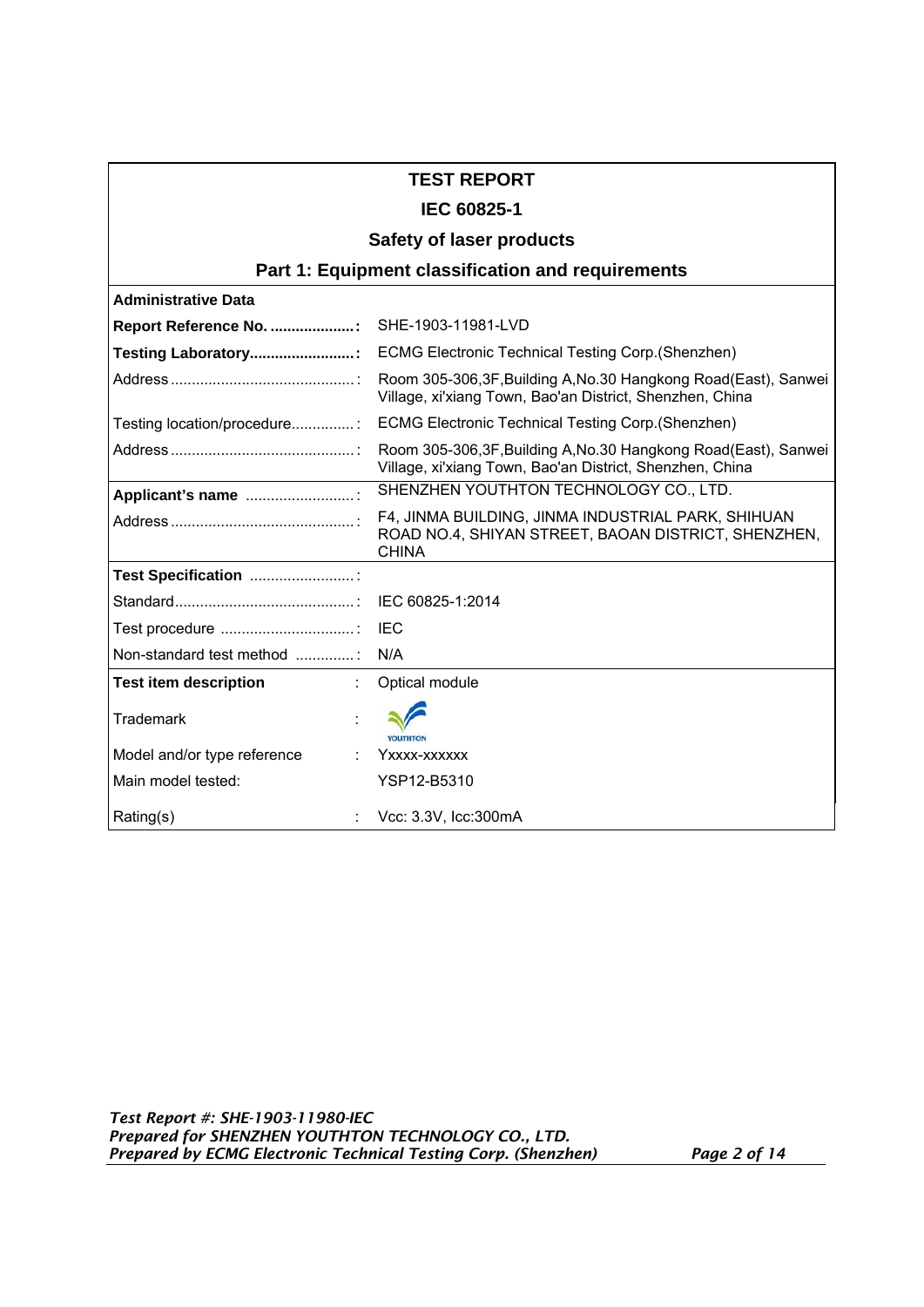| <b>Test item particulars:</b>                                                |                                                                                                            |  |
|------------------------------------------------------------------------------|------------------------------------------------------------------------------------------------------------|--|
|                                                                              |                                                                                                            |  |
|                                                                              |                                                                                                            |  |
|                                                                              |                                                                                                            |  |
| <b>Classification of the laser product:</b>                                  |                                                                                                            |  |
| Laser and/or LED product class for which the Class 1                         |                                                                                                            |  |
| Laser and/or LED product class of the                                        | Class 1                                                                                                    |  |
| Laser and/or LED product class of the                                        | Class 1                                                                                                    |  |
| <b>Test case verdicts:</b>                                                   |                                                                                                            |  |
| Test case does not apply to the test object :                                | N/(A)                                                                                                      |  |
| Test item does meet the requirement                                          | P(ass)                                                                                                     |  |
| Test item does not meet the requirement :                                    | F(ai)                                                                                                      |  |
| Testing:                                                                     |                                                                                                            |  |
|                                                                              |                                                                                                            |  |
|                                                                              |                                                                                                            |  |
| <b>General Remarks:</b>                                                      |                                                                                                            |  |
|                                                                              | This report shall not be reproduced except in full without the written approval of the testing laboratory. |  |
| The test results presented in this report relate only to the item(s) tested. |                                                                                                            |  |
| Clause numbers between brackets refer to clauses in IEC 60825-1.             |                                                                                                            |  |
| "(see remark #)" refers to a remark appended to the report.                  |                                                                                                            |  |
| "(see Annex #)" refers to an annex appended to the report.                   |                                                                                                            |  |
| Throughout this report a comma is used as the decimal separator.             |                                                                                                            |  |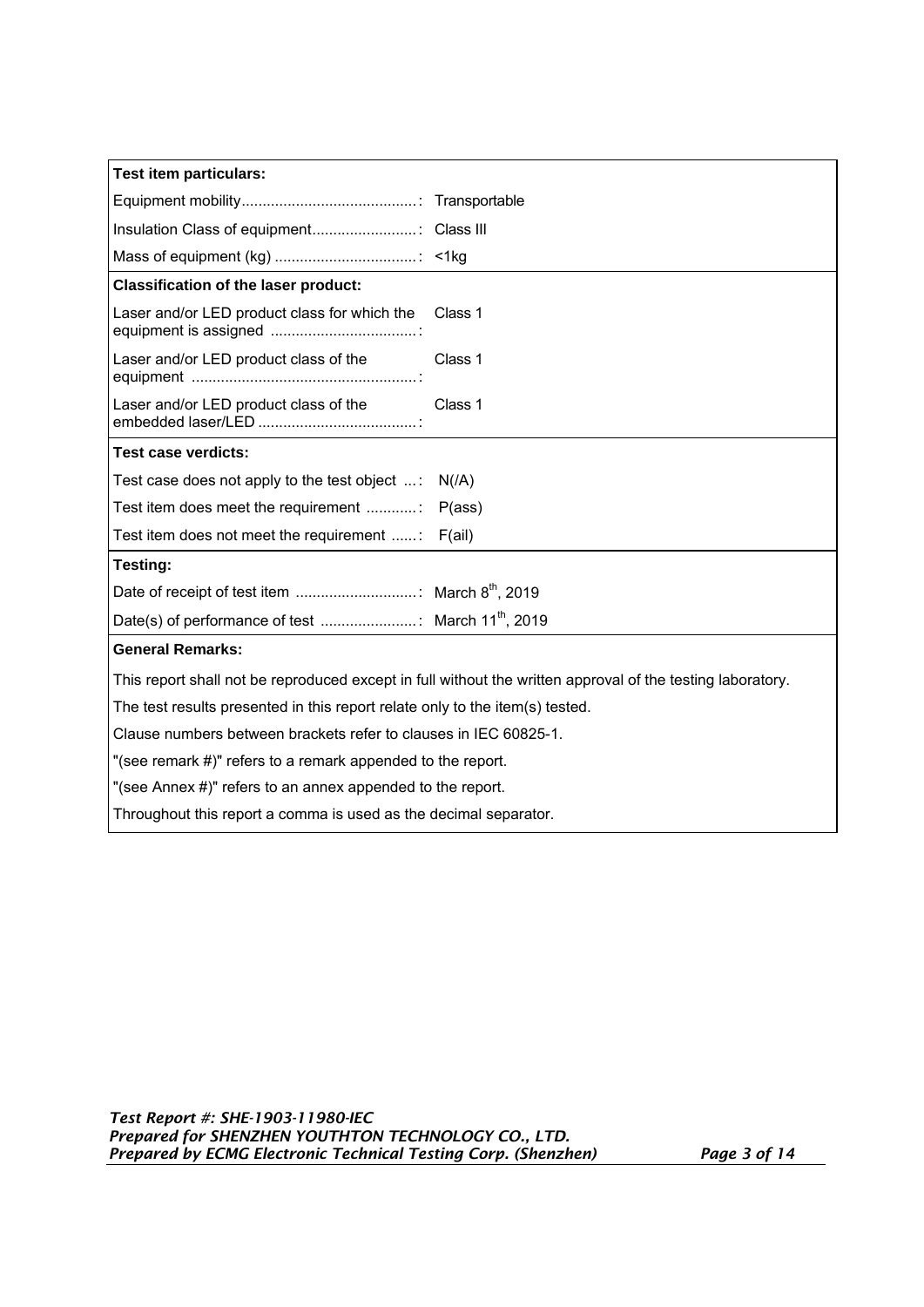#### **Product Description:**

The product is the SFP transceivers with high performance, cost effective modules supporting data-rate of 1.25Gbps and 10km transmission distance with SMF.

The transceivers are compatible with SFP Multi-Source Agreement (MSA) and SFF-8472. For further information, please refer to SFP MSA and SFF-8472.

Laser wavelength: 1270-1610nm.

The application model "Yxxxx-xxxxxx" is a series model, and the naming rules for the model are as follows. There are the same function, same laser tube and the same inner structure, but different function/ports, media/interface, application scenario and connector, which not affect laser power.

|                  |             | <b>SFP Transceiver</b> |                 |          |                                 |
|------------------|-------------|------------------------|-----------------|----------|---------------------------------|
| Abbreviation     | Speed       | Application            | Media/Interface | scenario | Notice                          |
| XX               | xх          | х                      | ХX              | xх       | Х                               |
| Abbreviation     | Symbol      | Symbol                 | Symbol          | Symbol   | Symbol                          |
| SP:SFP           | 01:155Mbps  | $C:$ CWDM              | 85              | M1:1     | T:industry-temp                 |
| XP:XFP           | 06:622Mbps  | D: DWDM                | $27^{\circ}61$  | 03:300   | E:extention temp                |
| QS:QSFP+ /QSFP28 | 12:1.25Gbps | B:BIDI                 |                 | 05:550   | blank:Commercial<br>temperature |
|                  | 24:2.5Gbps  | blank: dua<br>1 sfp    |                 | 2L:2k    |                                 |
|                  | 32:3Gbps    |                        |                 | 10:10k   |                                 |
|                  | 42:4.25Gbps |                        |                 | 20:20k   |                                 |
|                  | 85:8Gbps    |                        |                 | 40:40k   |                                 |
|                  | 96:10Gbps   |                        |                 | 80:80k   |                                 |
|                  |             |                        |                 | 1A:100k  |                                 |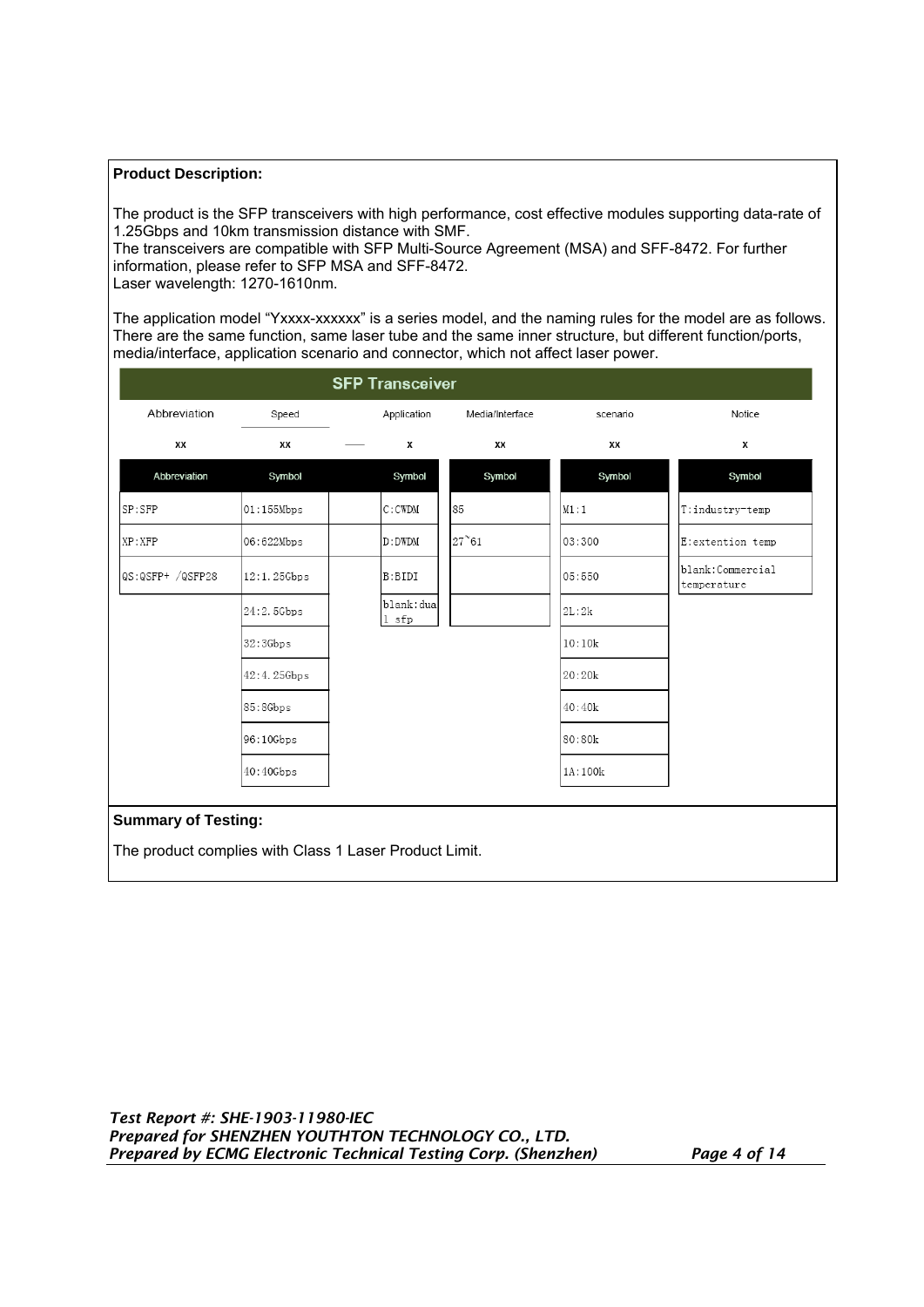**Copy of the Marking Plate and Warning Labels:** 

#### **Optical module**

Model: YSP12-B5310 SHENZHEN YOUTHTON TECHNOLOGY CO., LTD F4, JINMA BUILDING, JINMA INDUSTRIAL PARK, SHIHUAN ROAD NO.4, SHIYAN STREET, BAOAN DISTRICT, SHENZHEN, CHINA CLASS I LASER PRODUCT COMPLIES WITH DHHS RULES 21 CFR CHAPTER I SUBCHAPTER J Manufactured date: March 2019 Series No.: 19030600001 made in: CHINA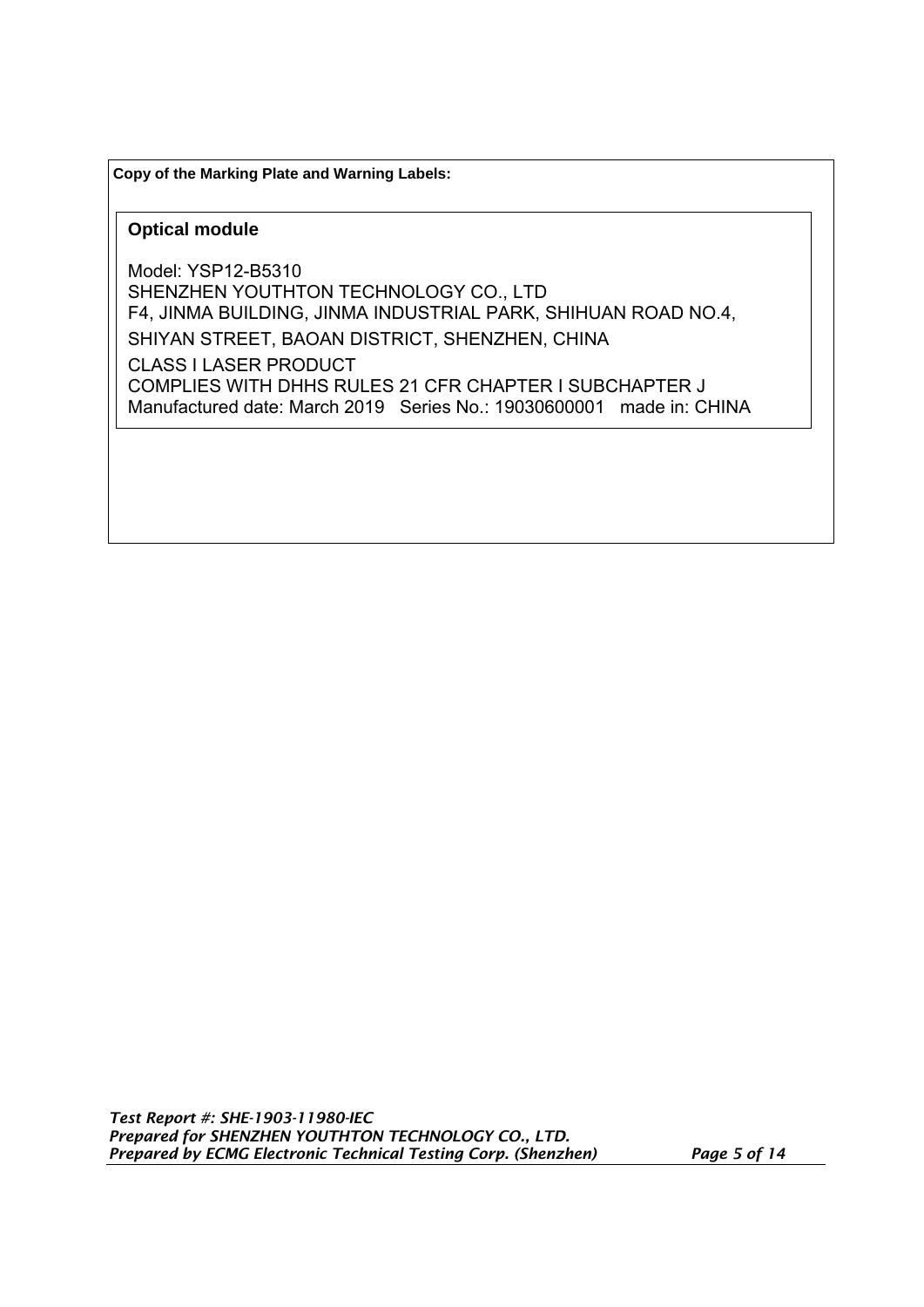| <b>Result - Remark</b><br><b>Verdict</b><br><b>Clause</b><br><b>Requirement - Test</b><br>$\overline{\mathbf{4}}$<br><b>CLASSIFICATION PRINCIPLES</b><br>P<br>4.3<br><b>Classification rules</b><br>P<br>4.3a<br>P<br>Radiation of a single wavelength<br>4.3 <sub>b</sub><br>N<br>Radiation of multiple wavelengths<br>N<br>1) Laser product emits at two or more wavelengths<br>N<br>2) Laser product emits at two or more wavelengths<br>N<br>Radiation from extended sources (see 5.4.3)<br>Non-uniform, non-circular or multiple apparent<br>N<br>source<br>4.3e<br>P<br>P<br>1) 0.25s<br>2)100s<br>P<br>3)30000s<br>P<br>Calculations and limits:<br>P<br>4.3f<br>Repetitively pulsed or modulated lasers<br>Continuous wave<br>N<br>N<br>Calculations and limits:<br>AEL for continued operation<br>N<br>used:<br>Total-on-time-pulse (TOTP) method<br>N<br>used:<br>Laser products designed to function<br>N<br>as conventional lamps.<br>$\alpha$ measured at 200 mm distance from closest<br>N<br>point of human access ( $\alpha$ > 5 mrad).<br>Un-weighted radiance L measured at 200 mm<br>N<br>distance (comparison with $L_T = 1$ MWm <sup>2</sup> sr <sup>-1</sup> / $\alpha$ )<br>under reasonably foreseeable single fault<br>conditions.<br>Evaluation of emission according to IEC 62471<br>N<br>series (optional):<br>Standard applied (IEC 62471 series)<br>Classification of product based on accessible<br>laser radiation (if no laser radiation accessible:<br>Class 1).<br>5<br>DETERMINATION OF THE ACCESSIBLE EMISSION LEVEL AND PRODUCT<br>P<br><b>CLASSIFICATION</b><br>5.1<br>See Attachment 1<br>P<br><b>Tests</b> | IEC 60825-1 |  |  |  |
|-----------------------------------------------------------------------------------------------------------------------------------------------------------------------------------------------------------------------------------------------------------------------------------------------------------------------------------------------------------------------------------------------------------------------------------------------------------------------------------------------------------------------------------------------------------------------------------------------------------------------------------------------------------------------------------------------------------------------------------------------------------------------------------------------------------------------------------------------------------------------------------------------------------------------------------------------------------------------------------------------------------------------------------------------------------------------------------------------------------------------------------------------------------------------------------------------------------------------------------------------------------------------------------------------------------------------------------------------------------------------------------------------------------------------------------------------------------------------------------------------------------------------------------------------------------------------------------------------------------------------------------------------------|-------------|--|--|--|
|                                                                                                                                                                                                                                                                                                                                                                                                                                                                                                                                                                                                                                                                                                                                                                                                                                                                                                                                                                                                                                                                                                                                                                                                                                                                                                                                                                                                                                                                                                                                                                                                                                                     |             |  |  |  |
|                                                                                                                                                                                                                                                                                                                                                                                                                                                                                                                                                                                                                                                                                                                                                                                                                                                                                                                                                                                                                                                                                                                                                                                                                                                                                                                                                                                                                                                                                                                                                                                                                                                     |             |  |  |  |
|                                                                                                                                                                                                                                                                                                                                                                                                                                                                                                                                                                                                                                                                                                                                                                                                                                                                                                                                                                                                                                                                                                                                                                                                                                                                                                                                                                                                                                                                                                                                                                                                                                                     |             |  |  |  |
|                                                                                                                                                                                                                                                                                                                                                                                                                                                                                                                                                                                                                                                                                                                                                                                                                                                                                                                                                                                                                                                                                                                                                                                                                                                                                                                                                                                                                                                                                                                                                                                                                                                     |             |  |  |  |
|                                                                                                                                                                                                                                                                                                                                                                                                                                                                                                                                                                                                                                                                                                                                                                                                                                                                                                                                                                                                                                                                                                                                                                                                                                                                                                                                                                                                                                                                                                                                                                                                                                                     |             |  |  |  |
|                                                                                                                                                                                                                                                                                                                                                                                                                                                                                                                                                                                                                                                                                                                                                                                                                                                                                                                                                                                                                                                                                                                                                                                                                                                                                                                                                                                                                                                                                                                                                                                                                                                     |             |  |  |  |
|                                                                                                                                                                                                                                                                                                                                                                                                                                                                                                                                                                                                                                                                                                                                                                                                                                                                                                                                                                                                                                                                                                                                                                                                                                                                                                                                                                                                                                                                                                                                                                                                                                                     |             |  |  |  |
|                                                                                                                                                                                                                                                                                                                                                                                                                                                                                                                                                                                                                                                                                                                                                                                                                                                                                                                                                                                                                                                                                                                                                                                                                                                                                                                                                                                                                                                                                                                                                                                                                                                     |             |  |  |  |
|                                                                                                                                                                                                                                                                                                                                                                                                                                                                                                                                                                                                                                                                                                                                                                                                                                                                                                                                                                                                                                                                                                                                                                                                                                                                                                                                                                                                                                                                                                                                                                                                                                                     | 4.3c        |  |  |  |
|                                                                                                                                                                                                                                                                                                                                                                                                                                                                                                                                                                                                                                                                                                                                                                                                                                                                                                                                                                                                                                                                                                                                                                                                                                                                                                                                                                                                                                                                                                                                                                                                                                                     | 4.3d        |  |  |  |
|                                                                                                                                                                                                                                                                                                                                                                                                                                                                                                                                                                                                                                                                                                                                                                                                                                                                                                                                                                                                                                                                                                                                                                                                                                                                                                                                                                                                                                                                                                                                                                                                                                                     |             |  |  |  |
|                                                                                                                                                                                                                                                                                                                                                                                                                                                                                                                                                                                                                                                                                                                                                                                                                                                                                                                                                                                                                                                                                                                                                                                                                                                                                                                                                                                                                                                                                                                                                                                                                                                     |             |  |  |  |
|                                                                                                                                                                                                                                                                                                                                                                                                                                                                                                                                                                                                                                                                                                                                                                                                                                                                                                                                                                                                                                                                                                                                                                                                                                                                                                                                                                                                                                                                                                                                                                                                                                                     |             |  |  |  |
|                                                                                                                                                                                                                                                                                                                                                                                                                                                                                                                                                                                                                                                                                                                                                                                                                                                                                                                                                                                                                                                                                                                                                                                                                                                                                                                                                                                                                                                                                                                                                                                                                                                     |             |  |  |  |
|                                                                                                                                                                                                                                                                                                                                                                                                                                                                                                                                                                                                                                                                                                                                                                                                                                                                                                                                                                                                                                                                                                                                                                                                                                                                                                                                                                                                                                                                                                                                                                                                                                                     |             |  |  |  |
|                                                                                                                                                                                                                                                                                                                                                                                                                                                                                                                                                                                                                                                                                                                                                                                                                                                                                                                                                                                                                                                                                                                                                                                                                                                                                                                                                                                                                                                                                                                                                                                                                                                     |             |  |  |  |
|                                                                                                                                                                                                                                                                                                                                                                                                                                                                                                                                                                                                                                                                                                                                                                                                                                                                                                                                                                                                                                                                                                                                                                                                                                                                                                                                                                                                                                                                                                                                                                                                                                                     |             |  |  |  |
|                                                                                                                                                                                                                                                                                                                                                                                                                                                                                                                                                                                                                                                                                                                                                                                                                                                                                                                                                                                                                                                                                                                                                                                                                                                                                                                                                                                                                                                                                                                                                                                                                                                     |             |  |  |  |
|                                                                                                                                                                                                                                                                                                                                                                                                                                                                                                                                                                                                                                                                                                                                                                                                                                                                                                                                                                                                                                                                                                                                                                                                                                                                                                                                                                                                                                                                                                                                                                                                                                                     |             |  |  |  |
|                                                                                                                                                                                                                                                                                                                                                                                                                                                                                                                                                                                                                                                                                                                                                                                                                                                                                                                                                                                                                                                                                                                                                                                                                                                                                                                                                                                                                                                                                                                                                                                                                                                     |             |  |  |  |
|                                                                                                                                                                                                                                                                                                                                                                                                                                                                                                                                                                                                                                                                                                                                                                                                                                                                                                                                                                                                                                                                                                                                                                                                                                                                                                                                                                                                                                                                                                                                                                                                                                                     | 4.4         |  |  |  |
|                                                                                                                                                                                                                                                                                                                                                                                                                                                                                                                                                                                                                                                                                                                                                                                                                                                                                                                                                                                                                                                                                                                                                                                                                                                                                                                                                                                                                                                                                                                                                                                                                                                     |             |  |  |  |
|                                                                                                                                                                                                                                                                                                                                                                                                                                                                                                                                                                                                                                                                                                                                                                                                                                                                                                                                                                                                                                                                                                                                                                                                                                                                                                                                                                                                                                                                                                                                                                                                                                                     |             |  |  |  |
|                                                                                                                                                                                                                                                                                                                                                                                                                                                                                                                                                                                                                                                                                                                                                                                                                                                                                                                                                                                                                                                                                                                                                                                                                                                                                                                                                                                                                                                                                                                                                                                                                                                     |             |  |  |  |
|                                                                                                                                                                                                                                                                                                                                                                                                                                                                                                                                                                                                                                                                                                                                                                                                                                                                                                                                                                                                                                                                                                                                                                                                                                                                                                                                                                                                                                                                                                                                                                                                                                                     |             |  |  |  |
|                                                                                                                                                                                                                                                                                                                                                                                                                                                                                                                                                                                                                                                                                                                                                                                                                                                                                                                                                                                                                                                                                                                                                                                                                                                                                                                                                                                                                                                                                                                                                                                                                                                     |             |  |  |  |
|                                                                                                                                                                                                                                                                                                                                                                                                                                                                                                                                                                                                                                                                                                                                                                                                                                                                                                                                                                                                                                                                                                                                                                                                                                                                                                                                                                                                                                                                                                                                                                                                                                                     |             |  |  |  |

*Prepared for SHENZHEN YOUTHTON TECHNOLOGY CO., LTD. Prepared by ECMG Electronic Technical Testing Corp. (Shenzhen) Page 6 of 14*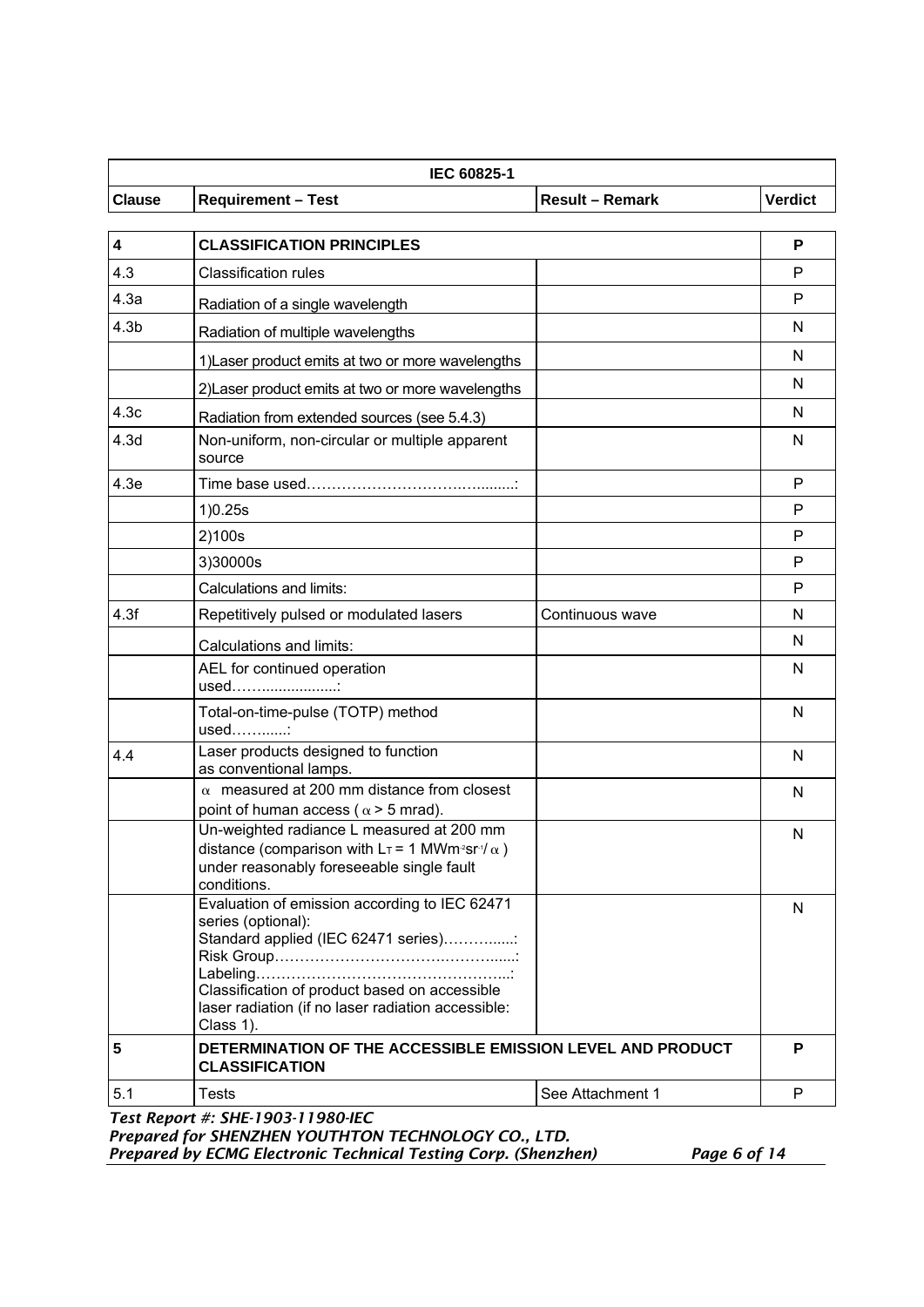|                                     | IEC 60825-1                                                                                                                                                                                                                                                                                                                                                                               |                                                                                      |                |  |  |
|-------------------------------------|-------------------------------------------------------------------------------------------------------------------------------------------------------------------------------------------------------------------------------------------------------------------------------------------------------------------------------------------------------------------------------------------|--------------------------------------------------------------------------------------|----------------|--|--|
| <b>Clause</b>                       | <b>Requirement - Test</b>                                                                                                                                                                                                                                                                                                                                                                 | <b>Result - Remark</b>                                                               | <b>Verdict</b> |  |  |
|                                     | Compliance under reasonably foreseeable single<br>fault conditions.                                                                                                                                                                                                                                                                                                                       |                                                                                      | P              |  |  |
| 5.3                                 | Determination of the class of the laser product:<br>for Class 1C: Vertical safety standard applied<br>with requirements for Class 1C.                                                                                                                                                                                                                                                     |                                                                                      |                |  |  |
| 5.4                                 | Measurement geometry                                                                                                                                                                                                                                                                                                                                                                      | See Attachment 1                                                                     | P              |  |  |
| 5.4.1                               | General                                                                                                                                                                                                                                                                                                                                                                                   |                                                                                      |                |  |  |
| 5.4.2                               | Default (simplified) evaluation                                                                                                                                                                                                                                                                                                                                                           |                                                                                      | P              |  |  |
|                                     | Conditions applied                                                                                                                                                                                                                                                                                                                                                                        | Condition 3                                                                          | P              |  |  |
|                                     |                                                                                                                                                                                                                                                                                                                                                                                           |                                                                                      | P              |  |  |
|                                     | (for each condition)                                                                                                                                                                                                                                                                                                                                                                      |                                                                                      | P              |  |  |
| 5.4.3                               | Evaluation condition for extended sources                                                                                                                                                                                                                                                                                                                                                 |                                                                                      | N              |  |  |
|                                     |                                                                                                                                                                                                                                                                                                                                                                                           |                                                                                      | N              |  |  |
|                                     | (distance from reference point)                                                                                                                                                                                                                                                                                                                                                           |                                                                                      | N              |  |  |
|                                     | Angular subtense of the apparent source $\alpha$ and<br>(for each condition)                                                                                                                                                                                                                                                                                                              |                                                                                      | N              |  |  |
| 5.4.3a                              | Aperture diameters (for each condition) :                                                                                                                                                                                                                                                                                                                                                 |                                                                                      | N              |  |  |
| 5.4.3 <sub>b</sub>                  | Angle of acceptance (for each condition) :                                                                                                                                                                                                                                                                                                                                                |                                                                                      | N              |  |  |
| $C_6$ = 1 for $\alpha < \alpha$ min | Measured accessible laser radiation and comparison with AEL:<br>Measured at normal condition: 0.4nW max<br>Measured at single fault condition: 1.5nW max.<br>Class 1 emission limit 390 uW<br>Calculation of the Class 2 Laser point emission limit :<br>For Retinal thermal hazard (extended sources)<br>$AEL : C_6 10^{-3} W = 1 mW$<br>The product is judged as Class 1 Laser Product. |                                                                                      |                |  |  |
| $\bf 6$                             | <b>ENGINEERING SPECIFICATIONS</b>                                                                                                                                                                                                                                                                                                                                                         |                                                                                      | P              |  |  |
| 6.1                                 | General remarks                                                                                                                                                                                                                                                                                                                                                                           |                                                                                      | P              |  |  |
| 6.1.1                               | Modification                                                                                                                                                                                                                                                                                                                                                                              | No modification.                                                                     | N              |  |  |
| 6.2                                 | Protective housing                                                                                                                                                                                                                                                                                                                                                                        |                                                                                      | P              |  |  |
| 6.2.1                               | General                                                                                                                                                                                                                                                                                                                                                                                   | The product's protective<br>housing contains all laser<br>radiation during operation | P              |  |  |

*Test Report #: SHE-1903-11980-IEC Prepared for SHENZHEN YOUTHTON TECHNOLOGY CO., LTD. Prepared by ECMG Electronic Technical Testing Corp. (Shenzhen) Page 7 of 14*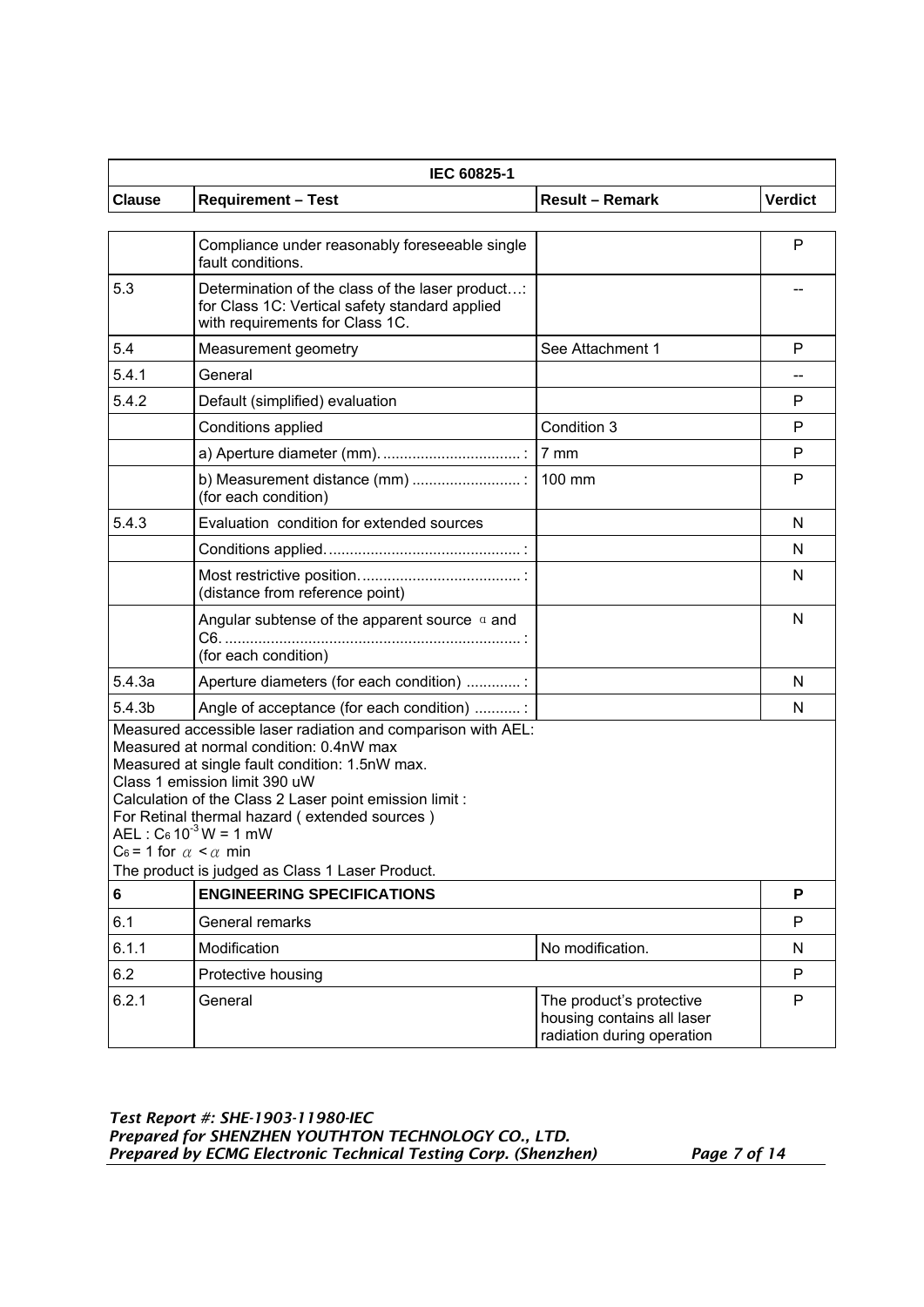| IEC 60825-1   |                                                                                                                                            |                                                                                  |                |
|---------------|--------------------------------------------------------------------------------------------------------------------------------------------|----------------------------------------------------------------------------------|----------------|
| <b>Clause</b> | <b>Requirement - Test</b>                                                                                                                  | <b>Result - Remark</b>                                                           | <b>Verdict</b> |
|               |                                                                                                                                            |                                                                                  |                |
| 6.2.2         | Service                                                                                                                                    | Removal or displacement of<br>parts of the housing requires<br>the use of tools. | P              |
| 6.2.3         | Removable laser system                                                                                                                     | No removable laser system.                                                       | N              |
| 6.3           | Access panels and safety interlocks                                                                                                        |                                                                                  | N              |
| 6.3.1         | Access panels of protective housing                                                                                                        |                                                                                  | N              |
|               |                                                                                                                                            | Class 3R                                                                         | N              |
|               | Accessible emission during removal of access                                                                                               | Access panel not intended to be<br>removed during maintenance or<br>operation.   | N              |
|               | Access panel/s intended to be removed during<br>maintenance or operation                                                                   |                                                                                  | N              |
|               | Removal of the panel/s gives access to laser<br>radiation levels designated by "X" in the table                                            | Class 3R                                                                         | N              |
|               | Accessible emissions after removal                                                                                                         | Class 3R                                                                         |                |
| 6.3.2         | Deliberate override mechanism                                                                                                              | Not provided                                                                     | N              |
| 6.4           | Remote interlock connector                                                                                                                 |                                                                                  | N              |
| 6.5           | Manual reset                                                                                                                               |                                                                                  | N              |
| 6.6           | Key control                                                                                                                                |                                                                                  | N              |
| 6.7           | Laser radiation emission warning                                                                                                           |                                                                                  | N              |
| 6.7.1         | Laser product is a 3R ( $\lambda$ <400 nm; $\lambda$ >700 nm), 1C,<br>3B or 4 laser systems.                                               |                                                                                  | N              |
| 6.7.2         | Audible or visible warning                                                                                                                 | Not a Class 3R, 1C, 3B or<br>Class 4 laser product                               | N              |
|               | Warning is failsafe or redundant.                                                                                                          |                                                                                  | N              |
|               | Viewing of the visible warning does not require<br>exposure to emissions > AEL for Class 1M and<br>2M.                                     |                                                                                  | N              |
| 6.7.3         | Operational control and laser aperture are<br>provided with a warning device when they are<br>separated more than 2 m from warning device. |                                                                                  | N              |
| 6.7.4         | Visible indication of output aperture if laser<br>emission may be distributed through more than<br>one output.                             |                                                                                  | N              |
| 6.7.5         | Switch for handheld Class 3R device must be<br>depressed for emission (in lieu of emission<br>indicator).                                  |                                                                                  | N              |
| 6.8           | Beam stop or attenuation                                                                                                                   | Not a Class 3B or Class 4<br>laser product                                       | N              |
| 6.9           | Controls                                                                                                                                   | Not exposed to laser radiation<br>of Class 3R, 3B or 4                           | N              |

*Test Report #: SHE-1903-11980-IEC Prepared for SHENZHEN YOUTHTON TECHNOLOGY CO., LTD. Prepared by ECMG Electronic Technical Testing Corp. (Shenzhen) Page 8 of 14*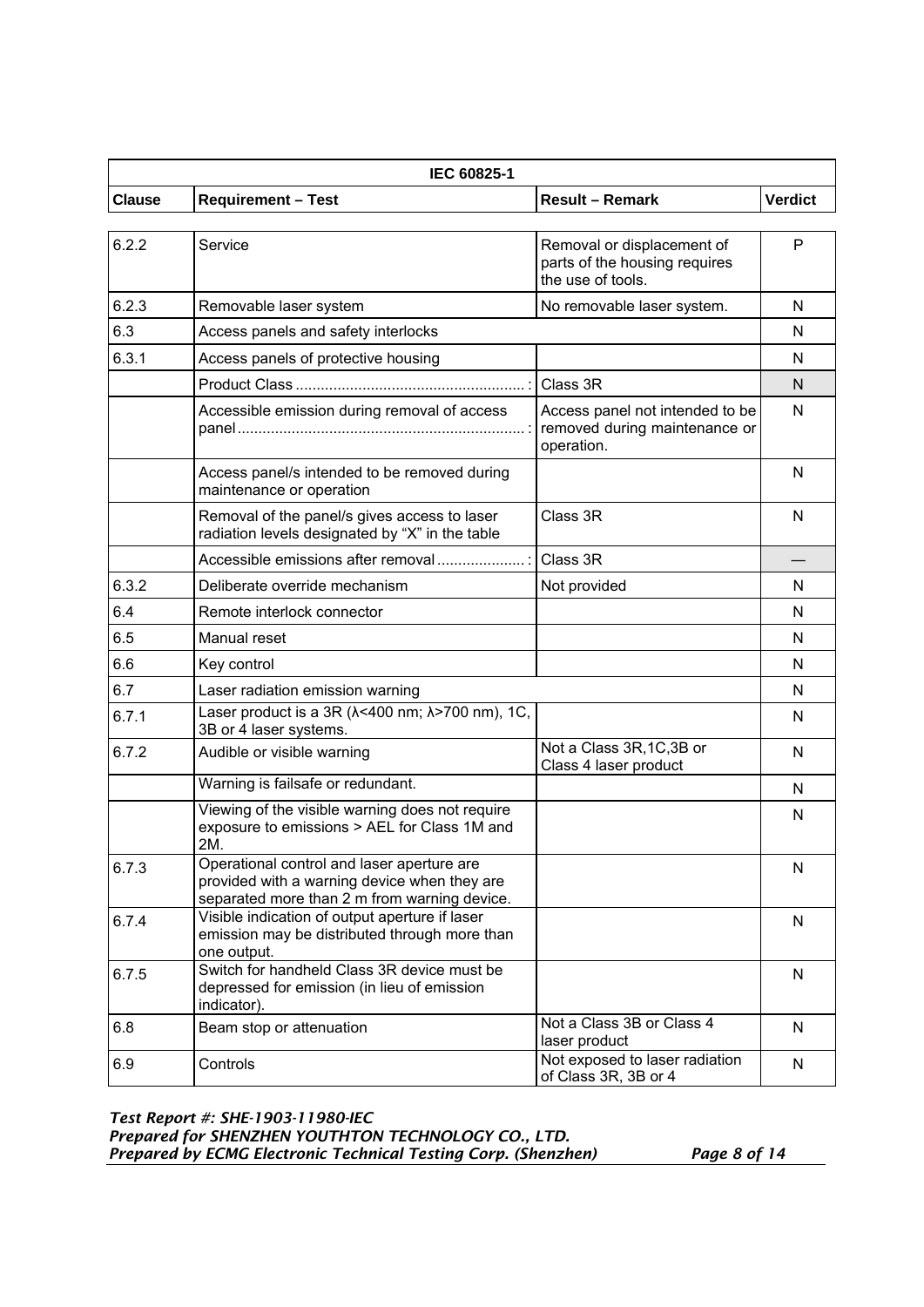| <b>IEC 60825-1</b> |                           |                  |                |
|--------------------|---------------------------|------------------|----------------|
| <b>Clause</b>      | <b>Requirement - Test</b> | ∣Result – Remark | <b>Verdict</b> |

| 6.10   | Viewing optics                                                                                                                                                                                                                                                                            | No viewing optics provided.                             | N         |
|--------|-------------------------------------------------------------------------------------------------------------------------------------------------------------------------------------------------------------------------------------------------------------------------------------------|---------------------------------------------------------|-----------|
|        | a) human access to laser radiation in excess of<br>Class 1M prevented when the shutter is opened<br>or attenuation varied                                                                                                                                                                 |                                                         | N         |
|        | b) opening of the shutter or variation of the<br>attenuation prevented when exposure to laser<br>radiation in excess of Class 1M is possible                                                                                                                                              |                                                         | N         |
| 6.11   | Scanning safeguard                                                                                                                                                                                                                                                                        | Scanned radiation not present.                          | N         |
| 6.12   | Safeguard for Class 1C products                                                                                                                                                                                                                                                           |                                                         | N         |
|        | a) Human access to laser radiation in excess of<br>AEL for Class 1 measured under Condition 3 is<br>prevented.                                                                                                                                                                            |                                                         | N         |
|        | b) Human access to laser radiation in excess of<br>AEL for Class 3B measured through 3,5 mm<br>aperture at 5 mm distance from applicator is<br>prevented.                                                                                                                                 |                                                         | N         |
| 6.13   | Walk-in access                                                                                                                                                                                                                                                                            |                                                         | N         |
|        | a). Means provided so that any person inside the<br>housing can prevent activation of a Class 3B or 4<br>laser hazard                                                                                                                                                                     |                                                         | N         |
|        | b). A warning device providing adequate warning<br>of emission to any person within the housing                                                                                                                                                                                           |                                                         | N         |
|        | c) Where "walk-in" access during operation is<br>intended or reasonably foreseeable, emission of<br>laser radiation that is equivalent to Class 3B or 4<br>while someone is present inside the enclosure of<br>Class 1, Class 2 or Class 3R product is<br>prevented by engineering means. |                                                         | N         |
| 6.14   | <b>Environmental conditions</b>                                                                                                                                                                                                                                                           |                                                         | P         |
|        | - climatic conditions                                                                                                                                                                                                                                                                     | No degradation in the declared<br>operating environment | P         |
|        | - vibration and shock                                                                                                                                                                                                                                                                     | This report covers laser<br>radiation hazards only.     | N         |
| 6.15   | Protection against other hazards                                                                                                                                                                                                                                                          |                                                         | P         |
| 6.15.1 | Non-optical hazards                                                                                                                                                                                                                                                                       | See below                                               | P         |
|        | - electrical hazards;                                                                                                                                                                                                                                                                     | SELV circuit used                                       | P         |
|        | - excessive temperature;                                                                                                                                                                                                                                                                  | No excessive temperature<br>hazard.                     | ${\sf P}$ |
|        | - spread of fire from the equipment;                                                                                                                                                                                                                                                      |                                                         | P         |
|        | - sound and ultrasonic;                                                                                                                                                                                                                                                                   |                                                         | N         |

*Test Report #: SHE-1903-11980-IEC Prepared for SHENZHEN YOUTHTON TECHNOLOGY CO., LTD. Prepared by ECMG Electronic Technical Testing Corp. (Shenzhen) Page 9 of 14*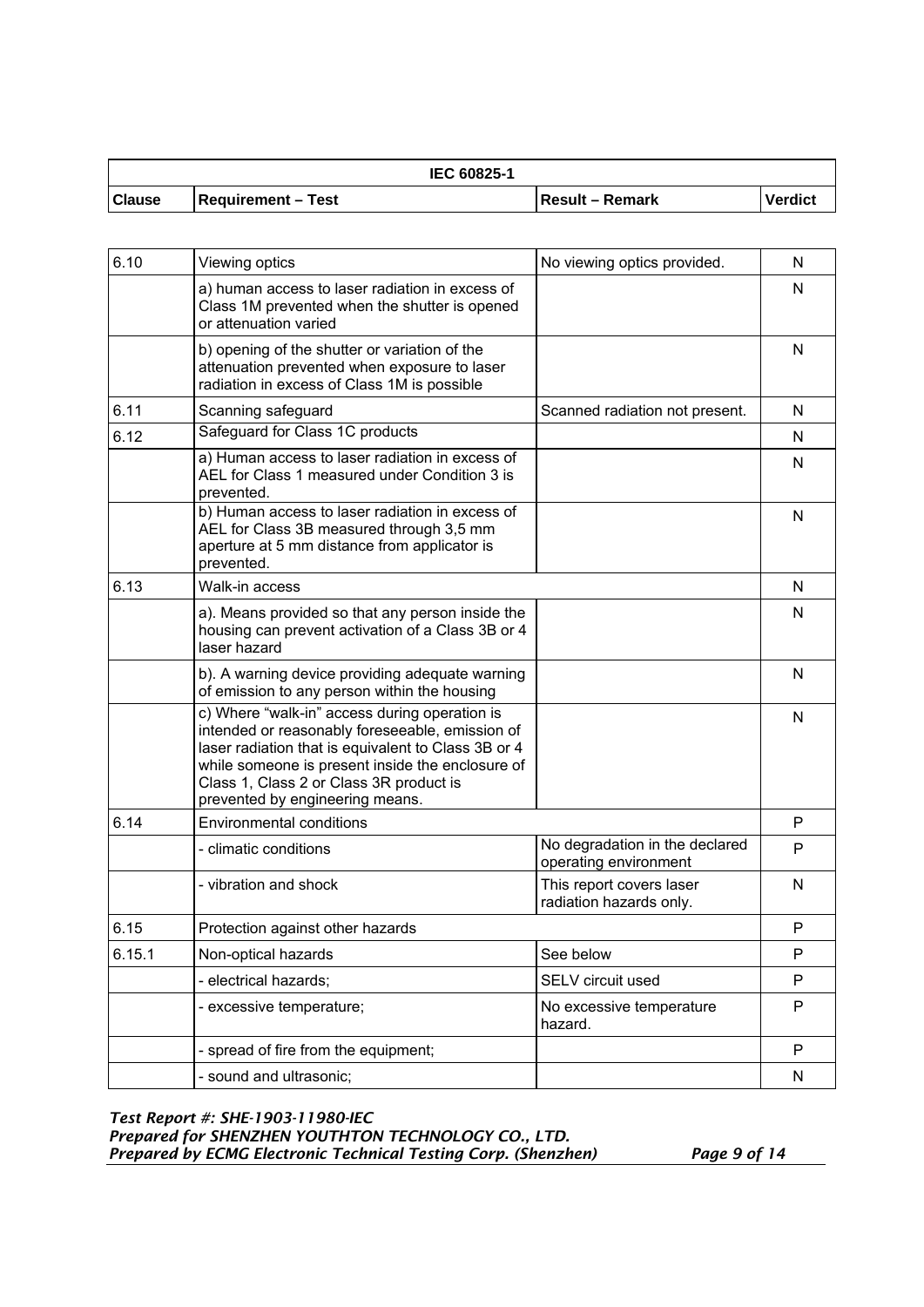| <b>IEC 60825-1</b> |                           |                        |                |
|--------------------|---------------------------|------------------------|----------------|
| <b>Clause</b>      | <b>Requirement - Test</b> | <b>Result – Remark</b> | <b>Verdict</b> |

|                         | - harmful substances;                                               |                                                                                                                                                                | N |
|-------------------------|---------------------------------------------------------------------|----------------------------------------------------------------------------------------------------------------------------------------------------------------|---|
|                         | - explosion;                                                        |                                                                                                                                                                | N |
| 6.15.2                  | Collateral radiation                                                |                                                                                                                                                                | P |
| 6.16                    | Power limiting circuit                                              |                                                                                                                                                                | P |
| $\overline{\mathbf{r}}$ | <b>LABELING</b>                                                     |                                                                                                                                                                | P |
| 7.1                     | General                                                             | All required labels are<br>permanently fixed, legible, and<br>clearly visible during operation,<br>and maintenance, or service,<br>according to their purpose. | P |
|                         | laser product class                                                 | 1                                                                                                                                                              | P |
| 7.2                     | Class 1 explanatory label provided on the product                   | Provided on the enclosure of<br>the product                                                                                                                    | P |
|                         | Optional: Class 1 explanatory label provided in<br>the user manual  |                                                                                                                                                                | N |
|                         | Class 1M explanatory label provided on the<br>product               |                                                                                                                                                                | N |
|                         | Optional: Class 1M explanatory label provided in<br>the user manual |                                                                                                                                                                | N |
| 7.3                     | Class 2 explanatory and warning label                               |                                                                                                                                                                | N |
| 7.4                     | Class 2M explanatory and warning label                              |                                                                                                                                                                | N |
| 7.5                     | Class 3R explanatory and warning label                              |                                                                                                                                                                | N |
| 7.6                     | Class 3B explanatory and warning label                              |                                                                                                                                                                | N |
| 7.7                     | Class 4 explanatory and warning label                               |                                                                                                                                                                | N |
| 7.8                     |                                                                     | Class 1 product                                                                                                                                                | N |
| 7.9                     | Radiation output and standards information                          |                                                                                                                                                                | N |
|                         | Maximum output of laser radiation                                   |                                                                                                                                                                |   |
|                         |                                                                     |                                                                                                                                                                |   |
|                         |                                                                     |                                                                                                                                                                | P |
|                         | The name and publication date of the standard .:                    |                                                                                                                                                                | P |
| 7.10                    | Labels for access panels                                            |                                                                                                                                                                | N |
|                         |                                                                     | Class 1                                                                                                                                                        | N |
| 7.10.1                  | Labels for panels                                                   |                                                                                                                                                                | N |
|                         |                                                                     |                                                                                                                                                                |   |
| 7.10.2                  | Labels for safety interlocked panels                                |                                                                                                                                                                | N |
|                         |                                                                     |                                                                                                                                                                |   |

*Test Report #: SHE-1903-11980-IEC Prepared for SHENZHEN YOUTHTON TECHNOLOGY CO., LTD. Prepared by ECMG Electronic Technical Testing Corp. (Shenzhen) Page 10 of 14*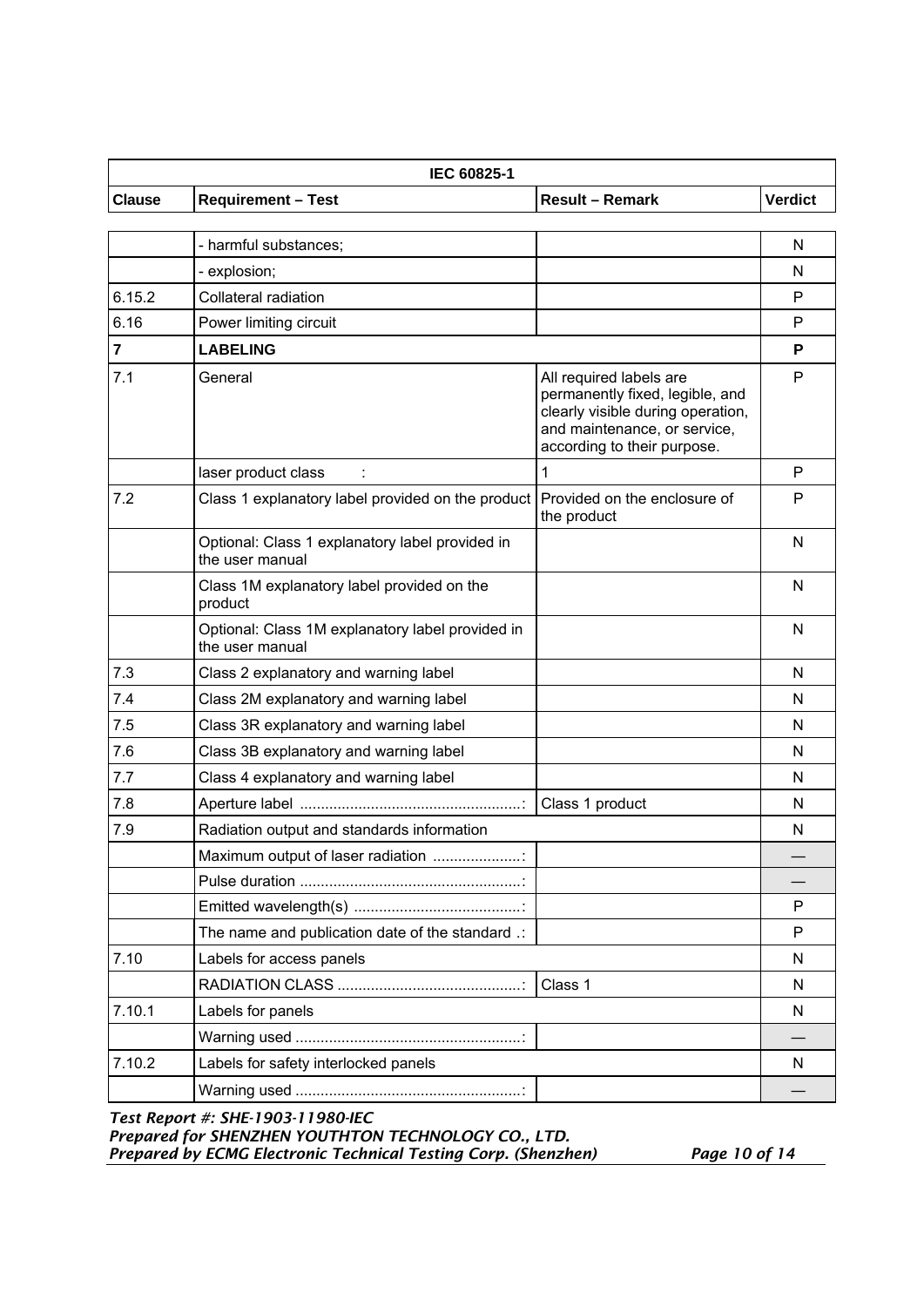| IEC 60825-1      |                                                                                                                                   |                                                                |                |
|------------------|-----------------------------------------------------------------------------------------------------------------------------------|----------------------------------------------------------------|----------------|
| <b>Clause</b>    | <b>Requirement - Test</b>                                                                                                         | <b>Result - Remark</b>                                         | <b>Verdict</b> |
|                  |                                                                                                                                   |                                                                |                |
| 7.11             | Warning for invisible laser radiation                                                                                             | Class 1                                                        | N              |
| 7.12             | Warning for visible laser radiation                                                                                               | Class 1                                                        | N              |
| 7.13             | Warning for potential hazard to the skin or<br>anterior parts of the eye - warning wording used:                                  |                                                                | N              |
| $\bf 8$          | <b>OTHER INFORMATIONAL REQUIREMENTS</b>                                                                                           |                                                                | P              |
| 8.1              | Information for the user                                                                                                          | The required information is<br>included in the User's Manuals. | P              |
|                  | a) adequate instructions for proper assembly,<br>maintenance and safe use                                                         |                                                                | N              |
|                  | b) warning for Class 1M and 2M                                                                                                    | Class 1 Laser product                                          | N              |
|                  | c) laser beam parameters                                                                                                          |                                                                | P              |
|                  | d) safety instruction for embedded laser products<br>and other incorporated laser products.                                       |                                                                | N              |
|                  | e) MPE and NOHD for Class 3B and 4 laser<br>products;<br>For collimated beam Class 1M and 2M lasers the<br>extended NOHD (ENOHD). |                                                                | N              |
|                  | f) information for the selection of eye protection.                                                                               |                                                                | N              |
|                  | g) reproduction of all required labels and<br>warnings.                                                                           |                                                                | P              |
|                  | i) list of controls, adjustments of procedures for<br>operation and maintenance - and warning<br>statement.                       |                                                                | P              |
|                  | j) information (compatibility requirements) about<br>laser energy source if not incorporated.                                     |                                                                | N              |
|                  | k) additional warning for Class 1, 1M, 2, 2M, and<br>3R regarding skin or corneal burns.                                          |                                                                | N              |
|                  | I) Information for Class 1C products (e.g. warning<br>that repeated application may pose a risk).                                 |                                                                | N              |
| 8.2              | Purchasing and service information                                                                                                |                                                                | P              |
|                  | a). Safety classification of each laser product<br>stated in descriptive material                                                 | Provided.                                                      | P              |
|                  | b). Adequate instructions for servicing available                                                                                 | Adequate instructions are<br>provided upon request.            | P              |
| $\boldsymbol{9}$ | ADDITIONAL REQUIREMENTS FOR SPECIFIC LASER PRODUCTS                                                                               |                                                                | N              |
| 9.1              | Applicable other parts of the standard series IEC60825                                                                            |                                                                |                |
|                  | IEC 60825-2<br>(Safety of optical communication systems)                                                                          | No applicable additional<br>standards                          | N              |
|                  | IEC 60825-4 (Laser guards)                                                                                                        |                                                                | N              |
|                  | IEC 60825-12<br>(Safety of free space optical communication<br>systems used for transmission of information)                      |                                                                | N              |

*Test Report #: SHE-1903-11980-IEC Prepared for SHENZHEN YOUTHTON TECHNOLOGY CO., LTD. Prepared by ECMG Electronic Technical Testing Corp. (Shenzhen) Page 11 of 14*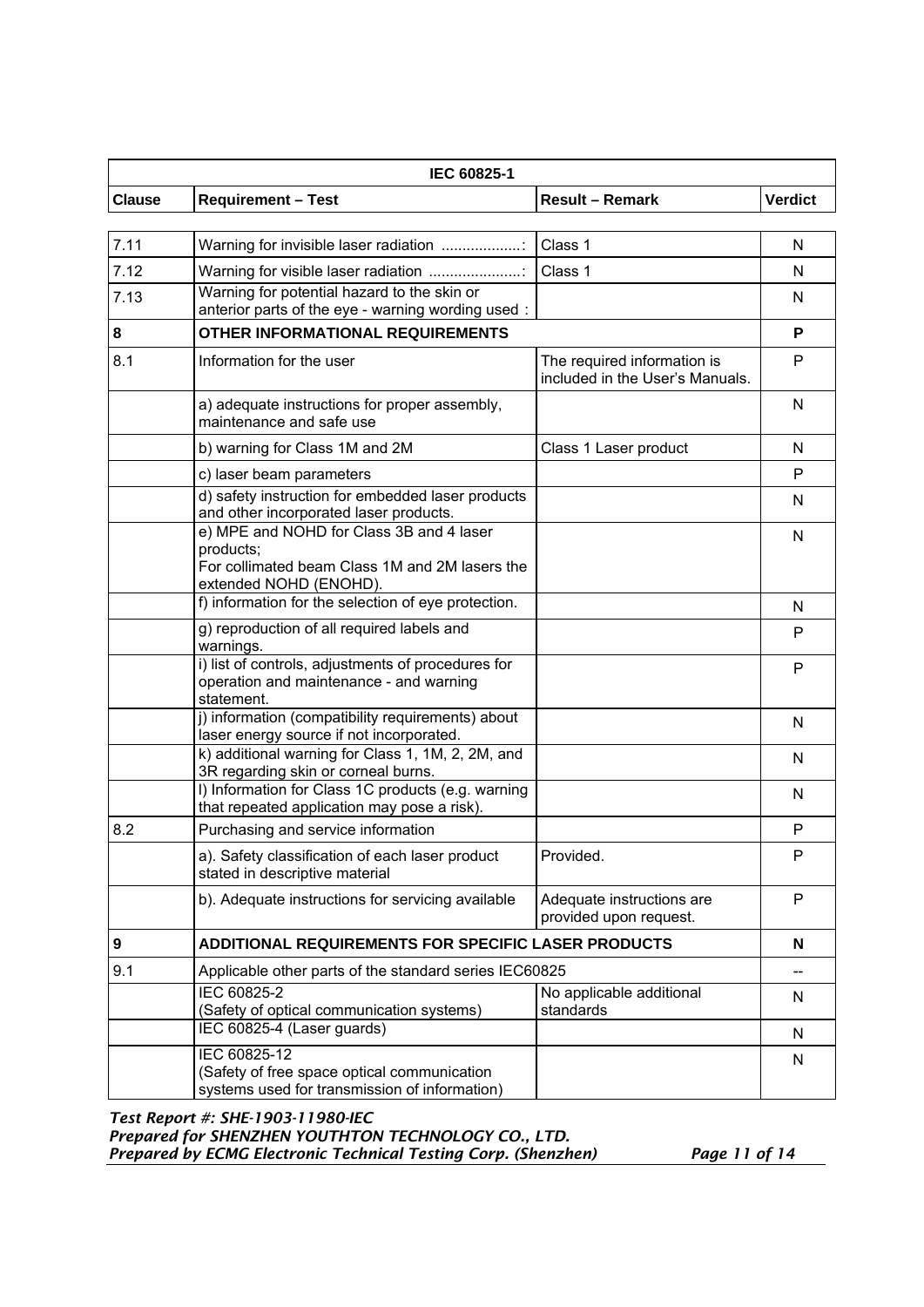| IEC 60825-1   |                                                                                                      |                              |                |
|---------------|------------------------------------------------------------------------------------------------------|------------------------------|----------------|
| <b>Clause</b> | <b>Requirement - Test</b>                                                                            | <b>Result - Remark</b>       | <b>Verdict</b> |
|               |                                                                                                      |                              |                |
| 9.2           | Medical laser products                                                                               | Not a medical laser product. | N              |
|               | Class 3B and Class 4 medical laser products<br>comply with EN 60601-2-22                             | Not a medical laser product. | N              |
|               | Medical laser products provided with instructions<br>for calibration of measurement system           | Not a medical laser product. | N              |
| 9.2           | Laser processing machines:<br>Comply with IEC/ISO 11553 series.                                      |                              | N              |
| 9.4           | Electric toys: Comply with IEC 62115                                                                 |                              | N              |
| 9.5           | Consumer electronic products:<br>Comply with IEC 60950 (IT-equipment) or<br>IEC 60065 (AV equipment) |                              | N              |

| <b>Appended</b><br>table | EQUIPMENT MANUFACTURE INFORMATION (DATA SHEET) ABOUT THE<br><b>CONTAINING LASER COMPONENT/S:</b> |                                | D |
|--------------------------|--------------------------------------------------------------------------------------------------|--------------------------------|---|
|                          |                                                                                                  | Shenzhen source doing co., Itd | P |
|                          |                                                                                                  | <b>ISD-B34321S</b>             | P |
|                          |                                                                                                  |                                | N |
|                          |                                                                                                  | 1270-1610nm                    | P |
|                          |                                                                                                  | $10.4$ nm-1.5nm                | P |
|                          | Radiation is                                                                                     |                                |   |
|                          |                                                                                                  |                                |   |
|                          |                                                                                                  |                                |   |
|                          |                                                                                                  |                                |   |
|                          |                                                                                                  |                                |   |
|                          |                                                                                                  |                                |   |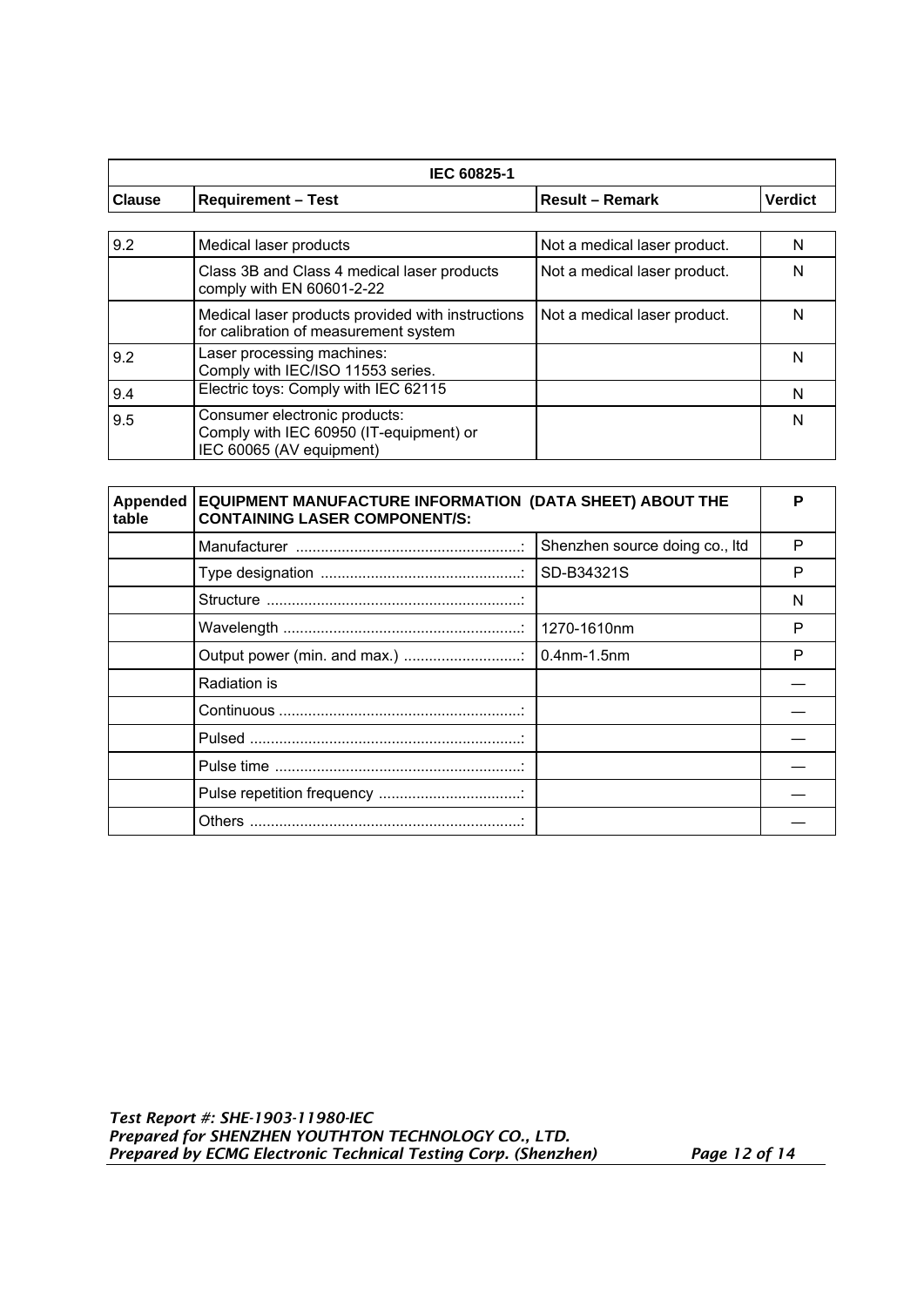| <b>IEC 60825-1</b> |                           |                        |                |
|--------------------|---------------------------|------------------------|----------------|
| <b>Clause</b>      | <b>Requirement – Test</b> | <b>Result – Remark</b> | <b>Verdict</b> |

## **ATTACHMENT 1 - TEST RECORD**

Laser marking instrument:

For Model: YSP12-B5310

Laser wavelength: 1270-1610nm

Operating voltage: Vcc: 3.3V

Operating current: Icc: 300mA

Output optical power: <390 uW

Optical spot diameter at 10m: <20mm

| <b>Test Results</b>    | Measured max. power radiation |  |
|------------------------|-------------------------------|--|
| Normal condition       | $0.4$ nm                      |  |
| <b>Fault condition</b> | 1.5 <sub>nm</sub>             |  |